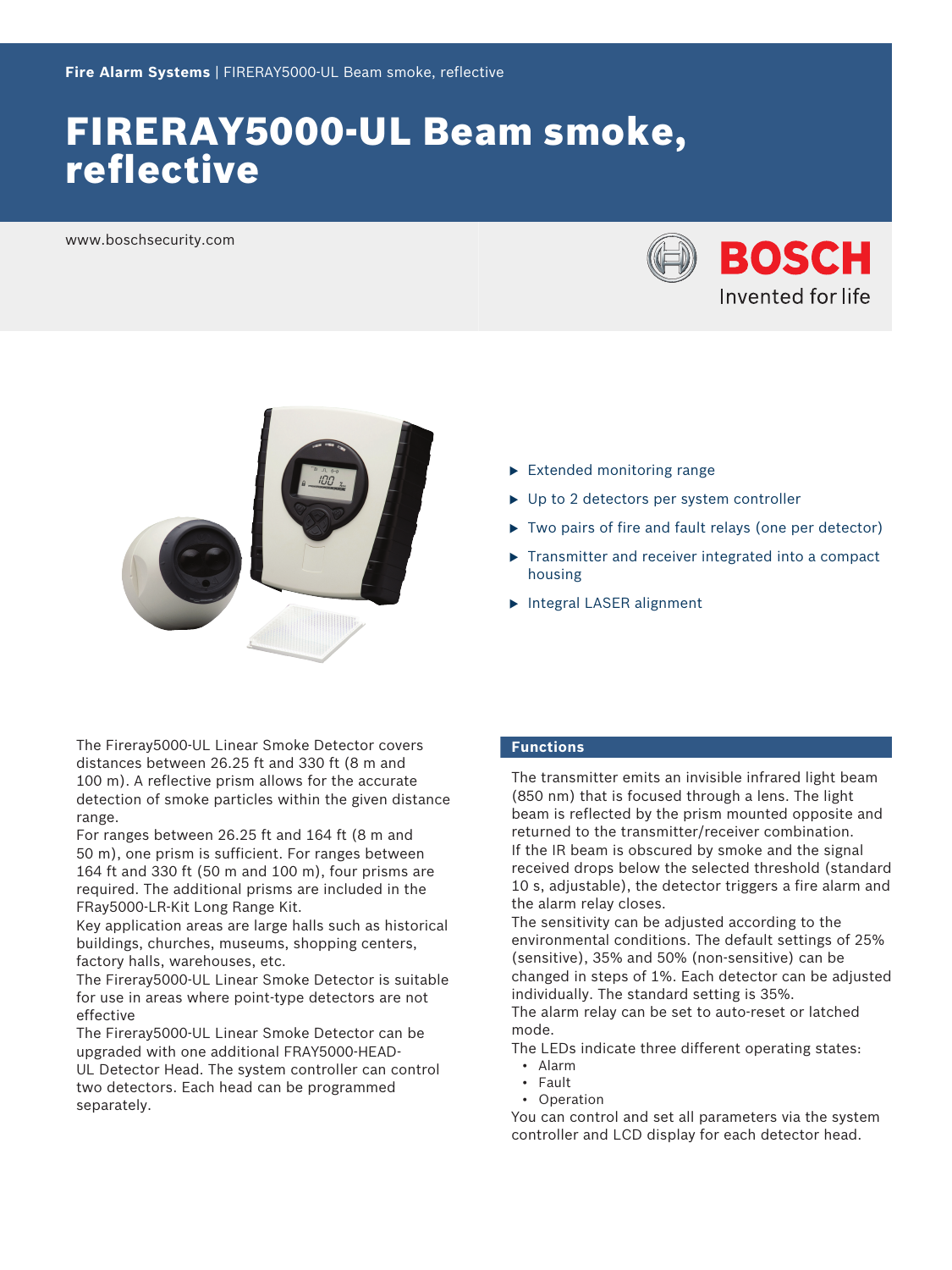Slow changes in the operating states (e. g. component aging, optics contamination, etc.) do not cause false alarms, but are compensated by the automatic gain control. Every 15 minutes, the system state is compared with a default reference value and in the case of a deviation, is corrected automatically to 0.17 dB/h. If the compensation limit is reached, "Fault" the fault signal is indicated.

If the IR beam is obscured within 2 s and the obscuration is more than 87% and lasts for 10 seconds and above (operator changeable), the fault relay switches. Faults may be caused by an obstacle in the beam path, by the covering of the reflector, etc. As soon as the fault cause is removed, the fault relay is cleared and after 5 s, the detector is automatically reset to standard operation. The fire panel must be reset separately.

The system has an alarm output, which is a relay with a potential-free change-over contact.

#### **Certifications and approvals**

| Region |                      | <b>Regulatory compliance/quality marks</b>       |
|--------|----------------------|--------------------------------------------------|
| USA    | $\mathsf{U}$         | UROX.S3417 Fireray5000-UL                        |
|        | <b>FM</b>            | 3037125 Fireray5000-UL                           |
|        | <b>CSEM</b>          | see www.boschsecurity.com (the Bosch<br>website) |
|        | $NYC-$<br><b>MFA</b> | 22-08-E Fireray 5000-UL                          |
|        | <b>MSFM</b>          | 2243 Fireray5000-UL                              |
| Canada | ULC.                 | UROXC.S3417 Fireray5000-UL                       |

# **Installation/configuration notes**

- For connection to FPA-1000 and any UL-listed 24V control panel.
- The line of sight between the detector and the reflector always has to be clear and may not be interfered by moving objects (e. g. overhead crane).
- Heat accumulation under the roof may prevent smoke from rising up to the ceiling. Thus, the detector must be mounted below the expected heat accumulation. Accordingly, the benchmark values for X1 specified in the table have to be exceeded.
- The mounting surface for the detector must be firm and vibration-free. Metal supports that may be affected by heat or cold are unsuitable for the installation.
- The detector and the reflector are usually installed at the same height and aligned with one another. The wide angle of the IR beam allows for an easy adjustment and for a reliable long-term stability.
- The detector must be mounted in a position where the detector's optical system is not exposed to direct sunlight or artificial light. Normal ambient light has no influence on the IR beam and the analysis.

#### **Installation for smoke plume**



D **IR beam** 

- Since the smoke from a fire does not simply rise straight up, but rather spreads like a mushroom cloud (depending on air current and accumulation), the monitoring range is much greater than the diameter of the IR beam.
- The lateral detection on either side of the beam is 24.6 ft (7.5 m).
- Country-specific Standards and guidelines on planning must be observed.

#### **Detector arrangement**

The detectors must be arranged according to the following distances:

| X1 | Distance from the ceiling | 1 ft to 2 ft (0.3 m to |
|----|---------------------------|------------------------|
|    |                           | 0.6 m                  |
|    |                           |                        |

- X2 Horizontal distance detector/wall min. 1.6 ft (0.5 m)
- X3 Horizontal distance between two detectors under gable roofs

Example: Gable roof, 10° roof pitch X3 = 30 ft + (30 ft x 10%)  $X3 = 30$  ft + 3 ft X3 = 33 ft

#### **Positioning the detectors on flat ceilings**

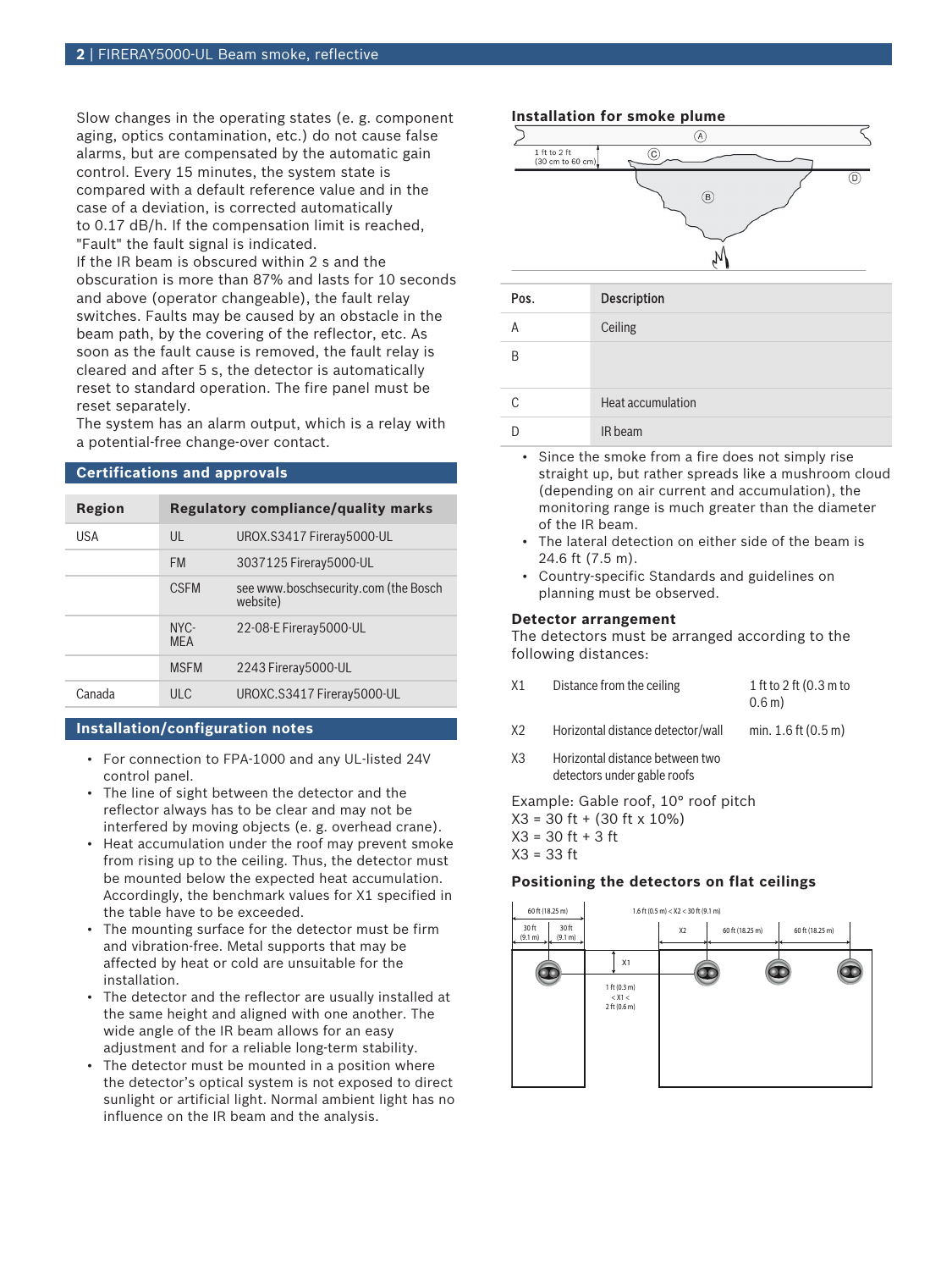# **Positioning the detectors under a shed roof**



# **Positioning the detectors under a gable roof**



# **Parts included**

| Quantity | <b>Component</b>                                                                                       |
|----------|--------------------------------------------------------------------------------------------------------|
|          | Fireray5000 UL Linear Smoke<br>Detector: compact device with<br>integrated transmitter and<br>receiver |
|          | Reflective prism                                                                                       |
|          | Control unit                                                                                           |
|          | Installation kit                                                                                       |

# **Technical specifications**

# **Electrical**

| Operating voltage                                     | 14 V DC to 36 V DC           |
|-------------------------------------------------------|------------------------------|
| Current consumption                                   |                              |
| • In standby, alarm or trouble (1<br>detector head)   | $5.5 \text{ mA}$             |
| • In standby, alarm or trouble (2)<br>detector heads) | $8m$ A                       |
| • In alignment mode (with 1 or 2<br>detector heads)   | 36mA (HiA)<br>5.5mA/8mA(LoA) |
| Reset control by power disruption                     | > 5s                         |

| 100 mA @ 36 V                                                              |
|----------------------------------------------------------------------------|
| 100 mA @ 36 V                                                              |
|                                                                            |
|                                                                            |
| Flashes red every 10 s                                                     |
| Flashes yellow every 10 s                                                  |
| Flashes green every 10 s                                                   |
|                                                                            |
| $5.3 \times 5.3 \times 5.3$ in<br>$(135 \times 135 \times 135 \text{ mm})$ |
| $3.9 \times 3.9 \times 0.4$ in<br>$(100 \times 100 \times 10 \text{ mm})$  |
| 7.9 x 9.3 x 3.2 in<br>$(200 \times 235 \times 81 \text{ mm})$              |
|                                                                            |
| Light gray/black                                                           |
| C6600, non-flammable                                                       |
|                                                                            |
| $1.1$ lbs $(500 g)$                                                        |
| $0.22$ lbs $(100 g)$                                                       |
| $2.2$ lbs $(1000 g)$                                                       |
|                                                                            |

# **Environmental conditions**

| Protection class as per EN 60529                                | IP 54                                                                     |
|-----------------------------------------------------------------|---------------------------------------------------------------------------|
| Permissible operating<br>temperature                            | $-22^{\circ}$ F to 131 $^{\circ}$ F ( $-20^{\circ}$ C to 55 $^{\circ}$ C) |
| Permissible operating<br>temperature, UL Listed<br>Installation | 32°F to 100°F (0°C to 37.8°C)                                             |

# **Planning**

| Permissible distance detector-                 | Min. 26.25 ft (8 m) – max. 164 ft        |
|------------------------------------------------|------------------------------------------|
| reflector                                      | (50 <sub>m</sub> )                       |
| • with FRay 5000-LR-Kit Long                   | Min. 164 ft (50 m) – max. 330 ft         |
| Range Kit                                      | $(100 \,\mathrm{m})$                     |
| Lateral detection                              | Max. 30 ft $(9.1 \text{ m})$ (heed local |
| (on either sides of the light beam)            | guidelines!)                             |
| Connectable detectors per<br>system controller | $1$ or $2$                               |
|                                                |                                          |

# **Special features**

| Optical wavelength               | 850 nm |
|----------------------------------|--------|
| Tolerance of the axial deviation |        |